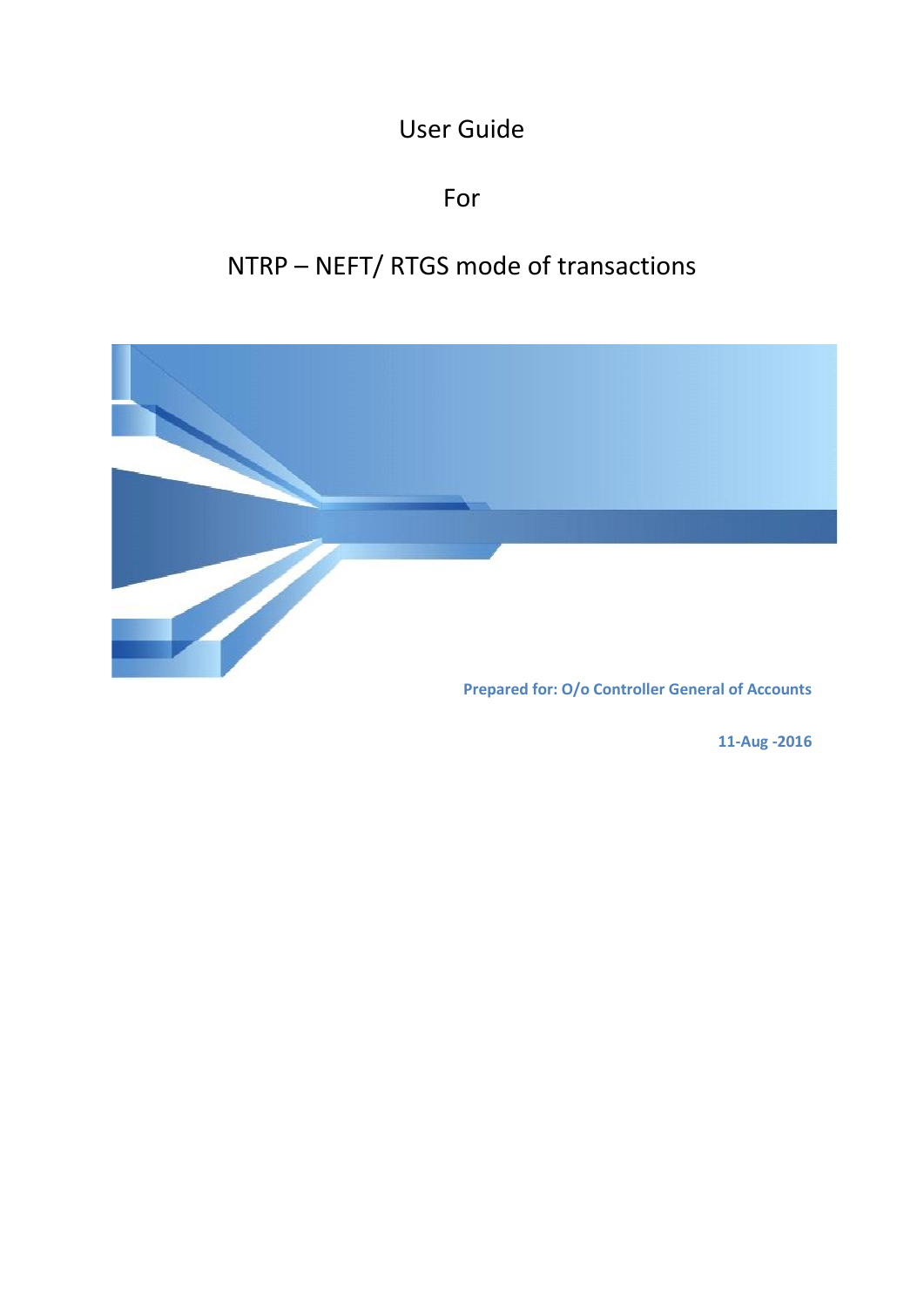#### **Table of Content**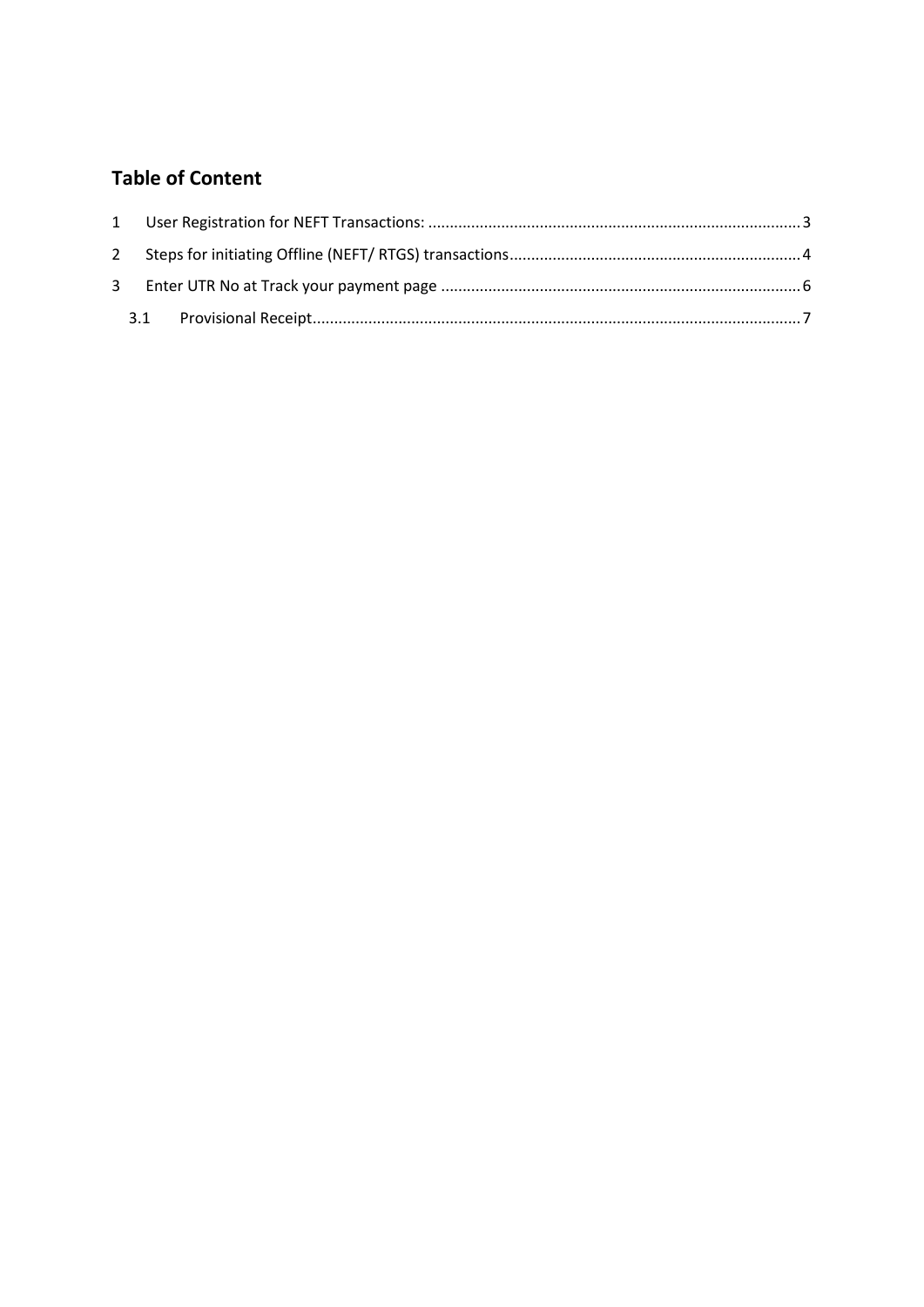#### **1 User Registration for NEFT Transactions:**

NEFT/ RTGS based transactions can be done at NTRP only if user registers himself as a NEFT based user. User will have to undertake following steps:

- 1. Click on '**Register as User'** button at Home page.
- 2. Enter valid **Mobile No.** and **E-mail ID**; click on '**Send OTP**' button.
- 3. Enter the OTP sent on the mobile no. provided by the user and click on '**Verify'** button.
- 4. Enter all the details correctly and click on '**Submit**' button. User is required to enter a valid Username and password, as per the valid acceptable characters allowed for these fields.
- 5. Following fields are mandatory that are to be filled by the User to avail the NEFT transaction feature:
	- o NEFT Based Transaction(Depositor will check this checkbox field)
	- o Select Bank Name
	- o Bank Account Number
	- o IFSC Code
- 6. User will receive a pop up message "Successfully Registered".
- 7. Once the user is successfully registered as a NEFT based user, User will be able to do NEFT/ RTGS based transactions through NTRP.

| <b>Non-Tax Receipt Portal</b><br>Government of India       |                                                                              | <b>Controller General of Accounts</b><br>Dept. of Expenditure, Ministry of Finance                         |
|------------------------------------------------------------|------------------------------------------------------------------------------|------------------------------------------------------------------------------------------------------------|
| <b>About Us User Guide</b><br>Hame                         | <b>Terms And Conditions</b><br>Contact Us<br><b>FADs</b><br>of the summer SW | Non-Tax Receipt Portal                                                                                     |
| <b>User Registration</b>                                   |                                                                              |                                                                                                            |
| Mobile No :                                                | $INDIA(+91)$<br>9711433554<br>۰                                              |                                                                                                            |
| Email 1d : +                                               | abo@gmail.com                                                                |                                                                                                            |
| <b>NEFT Based Transaction</b>                              | ×                                                                            | Check to register as a user with NEFT based Transaction                                                    |
| Depositor's category: -                                    | Individual                                                                   | ٠                                                                                                          |
| Select Controller -                                        | AGRICULTURE                                                                  | ٠                                                                                                          |
| First Name:+                                               | kajal                                                                        |                                                                                                            |
| Last Name:                                                 | kumari                                                                       |                                                                                                            |
| User Name: -                                               | kkaja/85                                                                     | Check username availability kkajalit5 is available.                                                        |
| Password:                                                  | alphabet, one numeral and one special character like [@#5% ^&*])             | (Passeord must contain minimum 6 characters and maximum 25 characters. Password should contain atleast one |
| Confirm Password: -                                        |                                                                              |                                                                                                            |
| <b>Organization Name</b>                                   | CGA                                                                          |                                                                                                            |
| Company Identification No.                                 | 12                                                                           |                                                                                                            |
| TAN:                                                       |                                                                              |                                                                                                            |
| Select Bank Name: •                                        | ALLAHABAD UP GRAMIN BANK                                                     | ٠<br>Add Bank Name,                                                                                        |
| Bank Account No.: .                                        | 1232435545456                                                                | <b>Bank Account Name &amp;</b>                                                                             |
| IFSC Code: +                                               | SBI11563                                                                     | <b>IFSC Code for using</b><br><b>NEFT</b> based                                                            |
| Reset                                                      |                                                                              | transaction<br><b>Submit</b>                                                                               |
|                                                            |                                                                              |                                                                                                            |
| @2015 Controller General of Accounts. All Rights Reserved. | To be viewed in 1024x760 resolution and IE 9 and above, Chrome and Mozilla   | Home! About Us   Contact Us   Privacy Policy   Disclaimer   Siteme) Terms & Constitutes                    |

**Figure 1: Add Account No. at My Profile page**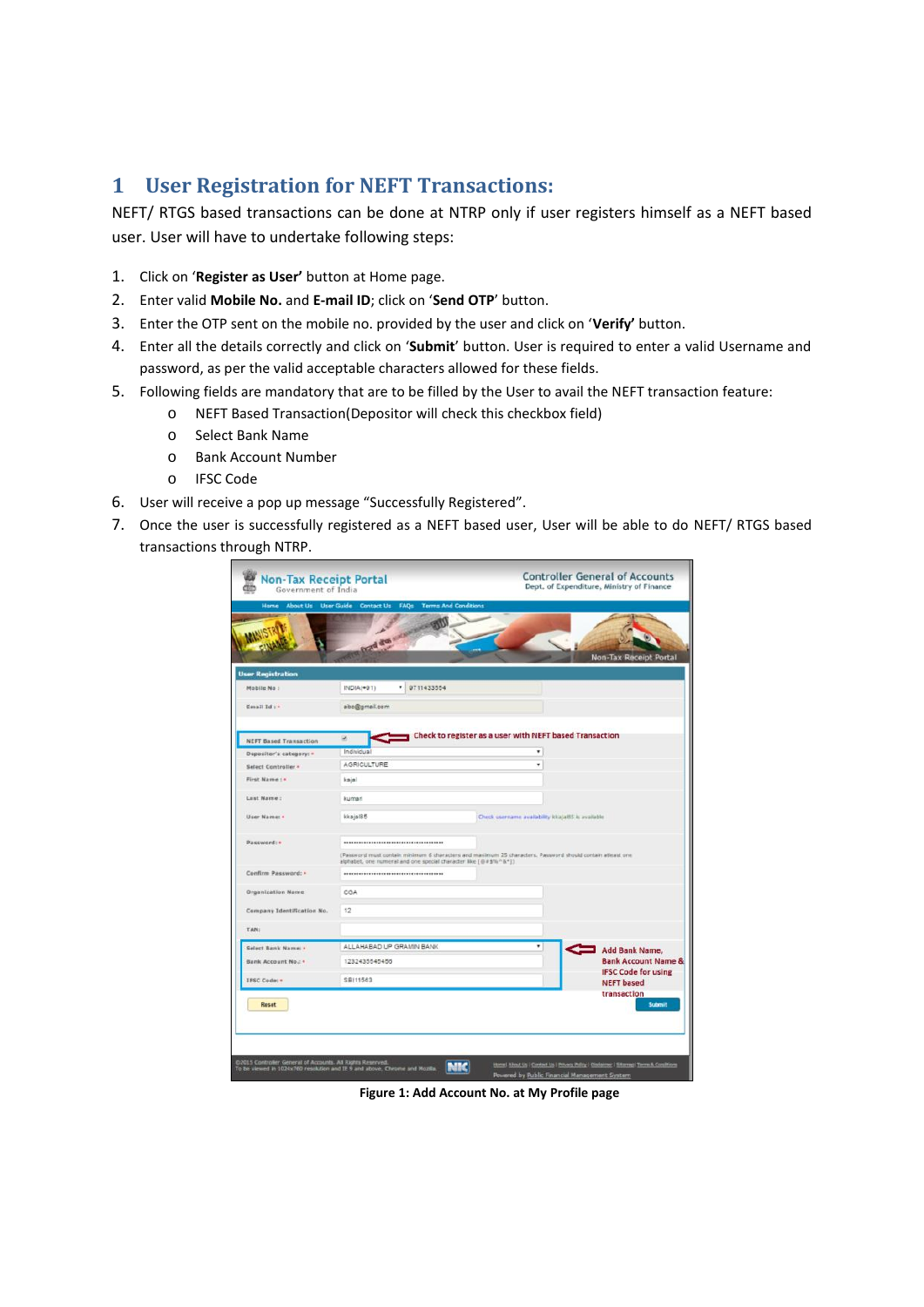### **2 Steps for initiating Offline (NEFT/ RTGS) transactions**

User has an option to select Offline pay mode at NTRP. If user has to do an offline payment for a purpose then the below given steps have to be followed by user:-

- User selects pay mode (Swift/ NEFT/ RTGS) radio button at the depositor details page.
- At the selection of this pay mode radio button, a pop up page will be visible and user will be prompted to login as a NEFT/RTGS based user, if user has not registered as a NEFT based user, then user will have to enter his valid Bank account no and IFSC Code at the pop up page.

|                     | Contage and the STO |                                                                                                                  | Nort-Tax Receipt Portal |
|---------------------|---------------------|------------------------------------------------------------------------------------------------------------------|-------------------------|
| Payment Purpose     |                     | Depositor's Details<br>Confirm Info                                                                              | Pay                     |
| Depositor's Details |                     |                                                                                                                  |                         |
| Name: 1             | $-See be:$          |                                                                                                                  |                         |
| Address Line 1."    |                     |                                                                                                                  |                         |
|                     |                     | Characters not allowed are $\sim$ virgin \$% $\sim$ 5 m ( ) ? k >: 1.                                            |                         |
| Address Line 2      |                     |                                                                                                                  | $\Box$<br>$\times$<br>÷ |
| Country*            | <b>INDIA</b>        |                                                                                                                  |                         |
| Stater <sup>*</sup> | $-5$ elect $-$      | If Registered as a NEFT user, please provide your credentials to<br>proceed further                              |                         |
| District."          | $-Sa$ act $-$       |                                                                                                                  |                         |
| City                |                     |                                                                                                                  |                         |
| Pincode/ Zipcode:   |                     | <b>User Name</b>                                                                                                 | <b>User Name</b>        |
|                     |                     | Password                                                                                                         | Password                |
| TAN:                |                     |                                                                                                                  | Submit:                 |
| TIN:                |                     |                                                                                                                  |                         |
| PAN:                |                     | If you're not regitered as a NEFT-User please enter your Bank Account.<br>details through which you will do NEFT |                         |
| asdbaar:            |                     | <b>Enter Bank Account No</b>                                                                                     | <b>Benk Account No</b>  |
|                     |                     |                                                                                                                  |                         |
| Mobile No:"         | ٠<br>$INIDA(+9.1)$  | <b>Enter Bank Name</b>                                                                                           | Bank Name               |
| Email:              |                     | Enter Bank IFSC Code                                                                                             | IFM Core                |
|                     |                     |                                                                                                                  |                         |

**Figure 2: Add Account No. pop up at Depositor details page**

 Once user has provided valid Bank account details, user will click on next button and will be navigated to Confirm Info page.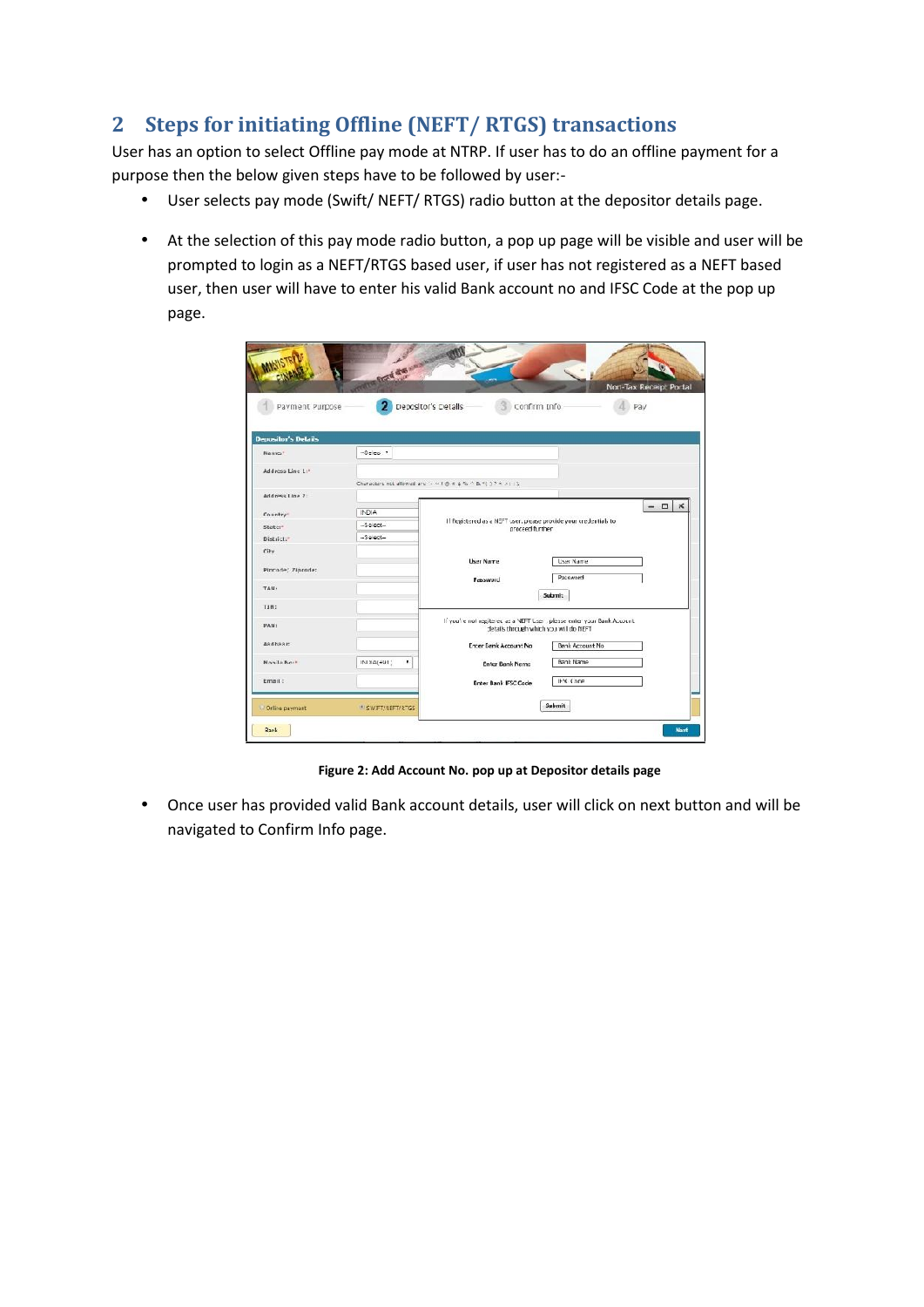|                     |                                                      |                                 | EXPS (FTP over SSI) = [ CPSMS Local G NTRP - Demo G Manage exceptions -        |         |                                   |                                                   |  | n Bharatcosh - Liser Rec                                                           |  | $\bigcap$ 7x $\bigcap$ |
|---------------------|------------------------------------------------------|---------------------------------|--------------------------------------------------------------------------------|---------|-----------------------------------|---------------------------------------------------|--|------------------------------------------------------------------------------------|--|------------------------|
|                     | <b>Non-Tax Receipt Portal</b><br>Government of India |                                 |                                                                                |         |                                   |                                                   |  | <b>Controller General of Accounts</b><br>Dept, of Expenditure, Ministry of Finance |  |                        |
| <b>I IDMC</b>       | MY ACCOUNT                                           | <b>MAKE YOUR PAYMENT</b>        | <b>TRACK YOUR PAYMENT</b>                                                      |         | <b>LOGOUT</b>                     |                                                   |  |                                                                                    |  |                        |
|                     | Payment Purpose                                      |                                 | Ford dish some award !!<br>Depositor's Details                                 |         |                                   | Confirm Info                                      |  | Non-Tax Receipt Portal<br>Fay                                                      |  |                        |
| ᇦ.                  |                                                      |                                 |                                                                                |         |                                   |                                                   |  |                                                                                    |  |                        |
| <b>Payment Mode</b> |                                                      | <b>Offline Payment</b>          |                                                                                |         |                                   |                                                   |  |                                                                                    |  |                        |
|                     | Depositor Details                                    |                                 |                                                                                |         |                                   |                                                   |  |                                                                                    |  |                        |
| Name:               |                                                      | VI/S. Ranjit Nair               |                                                                                |         |                                   |                                                   |  |                                                                                    |  |                        |
| Address 1:          |                                                      | Address 2:<br>Vuica             |                                                                                |         |                                   |                                                   |  |                                                                                    |  |                        |
| tiny:               |                                                      | <b>Inland</b>                   |                                                                                |         | District:<br>SOUTH                |                                                   |  |                                                                                    |  |                        |
| State (             |                                                      | <b>DELHI</b>                    |                                                                                |         | Country 1<br>INCIA                |                                                   |  |                                                                                    |  |                        |
|                     | Pincode /ZipCode:                                    | 110025                          |                                                                                |         | Email:<br>ranjitnair 91@yahoo.com |                                                   |  |                                                                                    |  |                        |
|                     | Mubile Nu ( 91):                                     | 7503785545                      |                                                                                |         |                                   |                                                   |  |                                                                                    |  |                        |
|                     | <b>Aarthaar Number:</b>                              |                                 |                                                                                |         | <b>PAN Number:</b>                |                                                   |  |                                                                                    |  |                        |
| <b>TAN Number (</b> |                                                      |                                 |                                                                                |         | <b>TIN Number</b>                 |                                                   |  |                                                                                    |  |                        |
|                     |                                                      |                                 |                                                                                |         |                                   |                                                   |  |                                                                                    |  |                        |
|                     | Purpose Details                                      |                                 |                                                                                |         |                                   |                                                   |  |                                                                                    |  |                        |
|                     | Sr. No. Ministry                                     | <b>DDC Name</b>                 | <b>FAO Name</b>                                                                | Purpose |                                   | Payment Period/<br>Frequency                      |  | Amount<br>$[ln$ $INR]$                                                             |  |                        |
|                     | TELECOMMUNICATIONS DDO SO(Cash),                     | New<br>De hij 205155]<br>Total: | CONTROLLER OF<br>COMMUNICATION<br>ACCCEINTS, PAO<br><b>HEADOUARFER 0771881</b> |         | WPC SACFA payments                | Annual, 2016 2017<br><b>INR Two Thousand Only</b> |  | 2000<br>2000                                                                       |  |                        |
|                     |                                                      |                                 |                                                                                |         |                                   |                                                   |  |                                                                                    |  |                        |
|                     |                                                      |                                 |                                                                                |         |                                   |                                                   |  |                                                                                    |  |                        |

**Figure 3: Confirm Info page**

 User will have to click next button and he will reach the final page of offline pay mode transaction cycle. At this page user can download the Deposit slip.



**Figure 4: Download Deposit Slip page**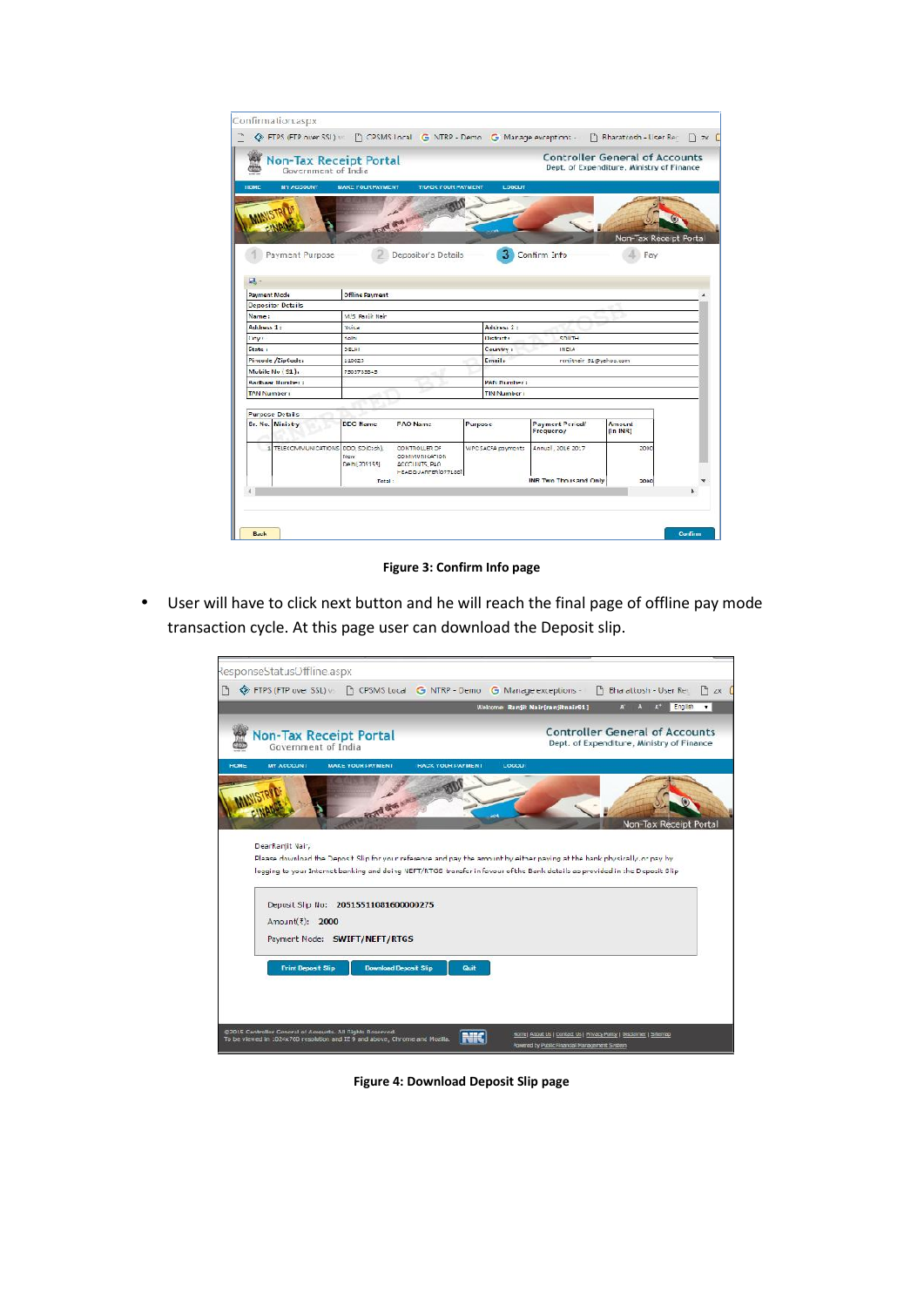| <b>Bharat Kneh</b><br>Toll tree No 1300 118 1111                |                                                                | Deposit / Pay-in-slip - NEFT / RTGS                                             |                 |                                                 |                                                                          |  |  |  |
|-----------------------------------------------------------------|----------------------------------------------------------------|---------------------------------------------------------------------------------|-----------------|-------------------------------------------------|--------------------------------------------------------------------------|--|--|--|
|                                                                 |                                                                |                                                                                 |                 | Beneficiary (PAO) A/C No. : 10578801002         |                                                                          |  |  |  |
| Note : Officials at Bank's counter and the depositor            |                                                                |                                                                                 |                 | Beneticiary (PAD) IEM: Code : RBINDMBPAD4       |                                                                          |  |  |  |
| himself/horself nood to ensure that the remitter Bank A/c no.   |                                                                |                                                                                 |                 | Beneficiary (PAO) Account Type + Current Accout |                                                                          |  |  |  |
| being used for the NEFT/ FTGS Instruction is same as what is    |                                                                |                                                                                 |                 | Remitter's Bank Name: CC BANK LTD               |                                                                          |  |  |  |
| printed on this deposit tip. Any error in entry of this A/c no. |                                                                |                                                                                 |                 | Remitter's Bank A/C No.: 107001509239           |                                                                          |  |  |  |
| will cad to non delivery of services expected in lieu of this   |                                                                |                                                                                 |                 | Flemitter's Bank IFSC Code:                     | CIC0001070                                                               |  |  |  |
| payment to Government of India.                                 |                                                                |                                                                                 |                 | Fayment Perlod/ Frequency: Annual, 2016-2017    |                                                                          |  |  |  |
| <b>Remitter Name</b>                                            | Department / office from<br>whose books the<br>demand emanated | Full particulars of<br>the nature of<br>remittance and/or<br>authority (if any) | Amount          | <b>Head of Account</b>                          | Beneficiary (PAO)Name<br>& Code                                          |  |  |  |
| <b>Flamit Nair</b>                                              | DDO, SO Cash), New Delhi<br>(205155)                           | WPC SACEA<br>payments, SACFA siting<br>application registration<br>tee          |                 | 2,000.00 127500103050200                        | CONTROLLER OF<br>COMMUNICATION<br>ACCOUNTS, PAO<br>HEALK WARTER (077188) |  |  |  |
|                                                                 |                                                                | total:                                                                          | <b>FARREAMY</b> |                                                 |                                                                          |  |  |  |
|                                                                 | (In worde) Rupees: Two Thousand Only                           |                                                                                 |                 |                                                 |                                                                          |  |  |  |
| For Bank's Usage                                                |                                                                |                                                                                 |                 |                                                 |                                                                          |  |  |  |
| NEFT Request Received Date                                      |                                                                |                                                                                 |                 |                                                 |                                                                          |  |  |  |
| <b>Transaction Amount</b>                                       |                                                                |                                                                                 |                 |                                                 |                                                                          |  |  |  |
| NEFT Cherges                                                    |                                                                |                                                                                 |                 |                                                 |                                                                          |  |  |  |
| NEED IX No.                                                     |                                                                |                                                                                 |                 |                                                 |                                                                          |  |  |  |

**Figure 5: Deposit Slip**

- User will have to carry this Deposit slip generated at NTRP to his Bank branch and ask the bank counter official to initiate NEFT into the PAO's Bank Account as mentioned in the deposit slip.
- User will also have to ask the bank official to write down the UTR No. at the Deposit slip.

#### **3 Enter UTR No at Track your payment page**

User will have to login at NTRP>>Track your transaction page and enter the UTR No. for each such transaction done at NTRP.

|                                          |                                                                                                                                                                                                                                                              |                                          |                         | Welcome: Ranjit Nair[ranjitnair91] |                               | z.<br>æ             | English<br>ж.                                                                      |
|------------------------------------------|--------------------------------------------------------------------------------------------------------------------------------------------------------------------------------------------------------------------------------------------------------------|------------------------------------------|-------------------------|------------------------------------|-------------------------------|---------------------|------------------------------------------------------------------------------------|
|                                          | <b>Non-Tax Receipt Portal</b><br>Government of India                                                                                                                                                                                                         |                                          |                         |                                    |                               |                     | <b>Controller General of Accounts</b><br>Dept. of Expenditure, Ministry of Finance |
| <b>HOME</b><br><b>MY ACCOUNT</b>         | <b>MAKE YOUR PAYMENT</b>                                                                                                                                                                                                                                     | <b>TRACK YOUR PAYMENT</b>                | LOGOUT                  |                                    |                               |                     |                                                                                    |
|                                          |                                                                                                                                                                                                                                                              | Rend die weresare of                     |                         |                                    |                               |                     |                                                                                    |
|                                          |                                                                                                                                                                                                                                                              |                                          |                         |                                    |                               |                     | Non-Tax Receipt Portal                                                             |
| <b>Transaction(s) History</b>            |                                                                                                                                                                                                                                                              |                                          |                         |                                    |                               |                     |                                                                                    |
| <b>Track Your Payments</b>               |                                                                                                                                                                                                                                                              |                                          |                         |                                    |                               |                     |                                                                                    |
| Mobile No: **<br>Or.                     |                                                                                                                                                                                                                                                              |                                          |                         |                                    |                               |                     |                                                                                    |
| Email : **                               |                                                                                                                                                                                                                                                              |                                          |                         |                                    |                               |                     |                                                                                    |
| Оr                                       |                                                                                                                                                                                                                                                              |                                          |                         |                                    |                               |                     |                                                                                    |
| Transaction Ref. No. **                  |                                                                                                                                                                                                                                                              |                                          |                         |                                    |                               |                     |                                                                                    |
|                                          | ** "Enter Either EMail OR Mobile No. OR Receipt Number."                                                                                                                                                                                                     |                                          |                         |                                    |                               |                     |                                                                                    |
|                                          |                                                                                                                                                                                                                                                              |                                          |                         |                                    |                               |                     |                                                                                    |
|                                          |                                                                                                                                                                                                                                                              |                                          |                         |                                    |                               |                     | <b>Show My Transaction</b>                                                         |
|                                          |                                                                                                                                                                                                                                                              |                                          |                         |                                    |                               |                     |                                                                                    |
|                                          | Disclaimer:- If your Account has been debited and the transaction is not showing successful status, Please wait for some time<br>before making another transaction for the same purpose, the system may take some time to update the status for your debited |                                          |                         |                                    |                               |                     |                                                                                    |
| Amount.                                  |                                                                                                                                                                                                                                                              |                                          |                         |                                    |                               |                     |                                                                                    |
|                                          |                                                                                                                                                                                                                                                              |                                          |                         |                                    |                               |                     |                                                                                    |
| <b>Transaction Ref.</b><br><b>Number</b> | ChallanNo                                                                                                                                                                                                                                                    | <b>Bank Transaction</b><br><b>Number</b> | <b>Transaction Date</b> | <b>Payee Name</b>                  | <b>Total</b><br><b>Amount</b> | <b>Status</b>       | <b>UTRN No</b>                                                                     |
|                                          |                                                                                                                                                                                                                                                              |                                          | 8/11/2016               |                                    | 2000                          | Offline-<br>Deposit |                                                                                    |
| 1108160000275                            | 20515511081600000275                                                                                                                                                                                                                                         |                                          | 12:50:34 PM             | Ranjit Nair                        | (INR)                         | Slip<br>Created     | Enter UTRN No.                                                                     |
|                                          |                                                                                                                                                                                                                                                              |                                          |                         |                                    |                               |                     |                                                                                    |

**Figure 6: Track your payment page**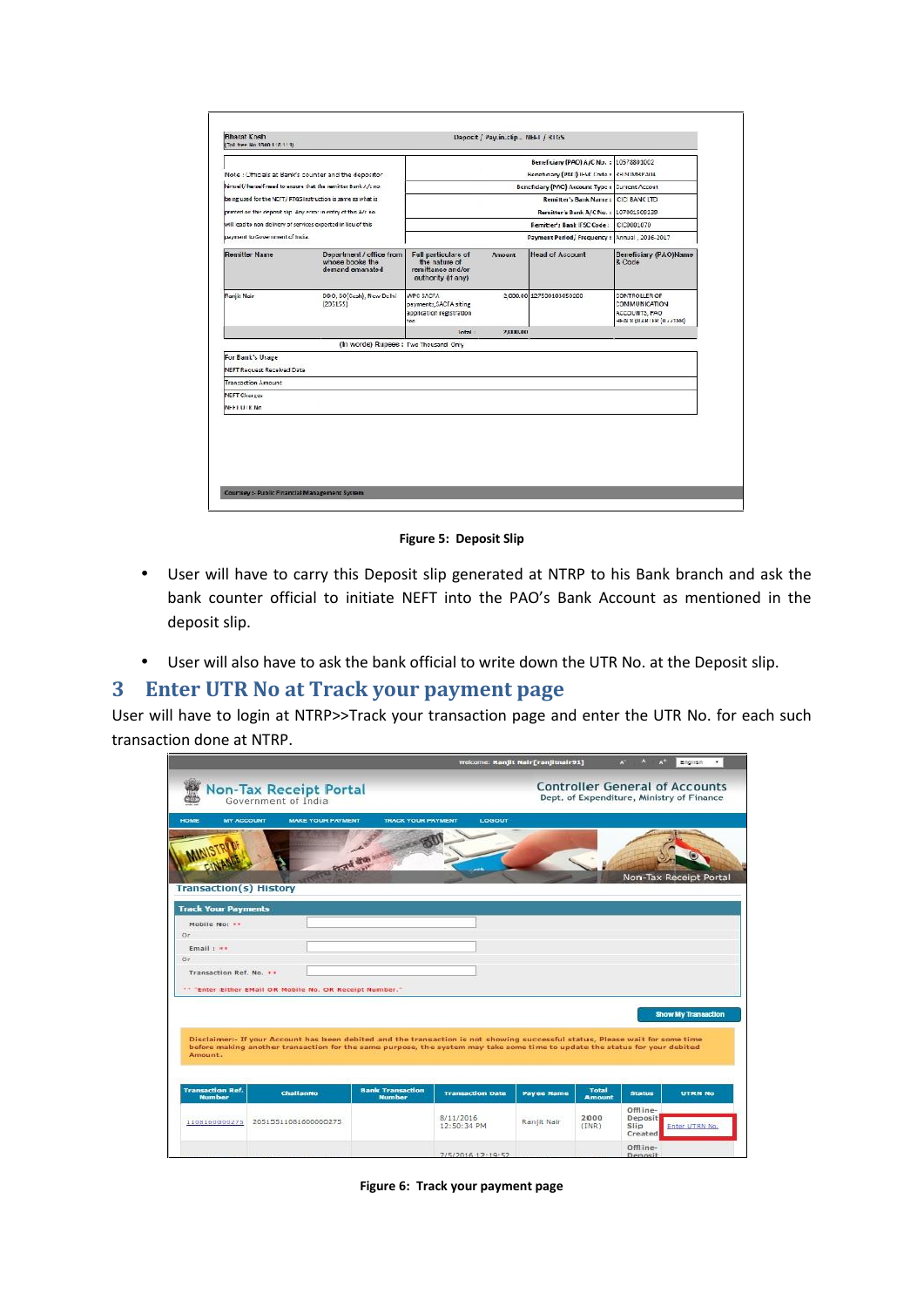User will have to select the mode of payment whether NEFT or RTGS and enter the UTR number as obtained from the bank and also enter the date on which he did NEFT / RTGS at his bank counter. Users are advised to enter the exact UTR no. as received from the Bank. If it is NEFT based transaction then the UTR No, will be a minimum 12 characters number which can have only alphabet or digit (no special character like  $-$ ,% \$ # etc)

|                            | # Apps [] Central Plan Scheme   [P PFMS local [] ⓒ FTPS (FTP sver SSL) » P CPSMS Local G NTTPP - Demp G Manage exceptions - [] Bharstvosh - User Re : [P zx P ] Imported From ID                                                                                     |                                     |                                        |                           |                      |                                                                |                                                                                   |
|----------------------------|----------------------------------------------------------------------------------------------------------------------------------------------------------------------------------------------------------------------------------------------------------------------|-------------------------------------|----------------------------------------|---------------------------|----------------------|----------------------------------------------------------------|-----------------------------------------------------------------------------------|
|                            | Discialmen: If your Account has been debited and the transaction is not showing successful status. Please wait for some time before<br>making and ker transaction for the same purpose, the system may take some time in opticic the status for your debited Amount. |                                     |                                        |                           |                      |                                                                |                                                                                   |
| Tramaction<br>Ref. Manuber | Challenthe                                                                                                                                                                                                                                                           | Bank Transaction<br><b>Number</b>   | <b>Trainaction Date</b>                | <b>Payer Hette</b>        | :Total<br>AmusumL    | <b>States</b>                                                  | <b>UTRM No</b>                                                                    |
|                            | 1100150000275 15515511061600000275                                                                                                                                                                                                                                   |                                     | 0/11/2016<br>12:50:34.761              | tranjit flair             | 2000<br><b>ITNR1</b> | Uffline-<br>Densch<br><b>Slip</b><br><b>Urented</b>            | <b>Enter Imma Ho.</b>                                                             |
|                            | J50/15000LUS1 2334596567160000005                                                                                                                                                                                                                                    | Pay Mode:<br><b>ID NEET CIRTICS</b> |                                        |                           | J.2 (THR)            | <b>COTTON</b><br><b>Depart</b><br>Slip.<br><b>Lingtod</b>      | Enter UTD 4 No.                                                                   |
|                            | 160615000CC75 21345916U616U6000007                                                                                                                                                                                                                                   | UTRIVING®                           |                                        |                           | $10$ (JUR)           | Lieated                                                        |                                                                                   |
|                            | 2005153000098 2051502000100000000                                                                                                                                                                                                                                    | NEET/RINGS<br>Exiter"               | Cancel                                 | Subrail                   | <b>CHILL O.D.</b>    | <b>OBBIEN-</b><br><b>Ueposit</b><br><b>SII</b> b<br>Cittadani. | Linte Ul Min No.                                                                  |
| <b>JUINTA RATH LINE</b>    | 33515530651600000006                                                                                                                                                                                                                                                 |                                     | DAILY 4147123<br><b>DW</b>             | <b>Ranit Nair</b><br>test | S (TNR)              | Officer-<br>Deposit<br><b>Silp</b><br>Critislavil              | <b>UUUUIISUOUFI</b><br>UTIL Mo yet to be<br>verified by swirten<br>Enter UTPN No. |
|                            | 2005150000634 2051552005160000009+                                                                                                                                                                                                                                   |                                     | 5/20/2016 4:45:11 Runjil Natio<br>DAY: | Test                      | $S$ (ENR)            | <b>DEBIGH</b><br>Thirpment.<br>Slip:<br><b>Unauturd</b>        | 000011596029<br>Enter UTP 7 No.                                                   |

**Figure 7: Enter UTR No. page**

Once user enters the UTR and clicks submit button, UTR no. entered will be displayed along with a message" the UTR yet to be validated by system".

#### **3.1 Provisional Receipt**

Once the UTR is submitted, user should click on the Trasaction Ref. No link to view the Provisional Receipt. Provisional Receipt is generated once the user has entered the correct UTR no.,a message will be displayed " UTR No. yet to be verified", if the UTR no. entered by user is also reported back to NTRP by RBI, then the UTR no. yet to be verified message will be removed and a subsequest "UTR verified" entry is made in NTRP database , PAO and other users will be able to view it in the transaction reports.

Once the user has generated the Provisional Receipt, he/she can show this Provisional Receipt to the concerned department official to receive the service. In case the UTR is verfied back to NTRP via RBI, then it will be displayed to the department official at the NTRP transaction summary report and Dept user will provide the service for which the NEFT payment was done.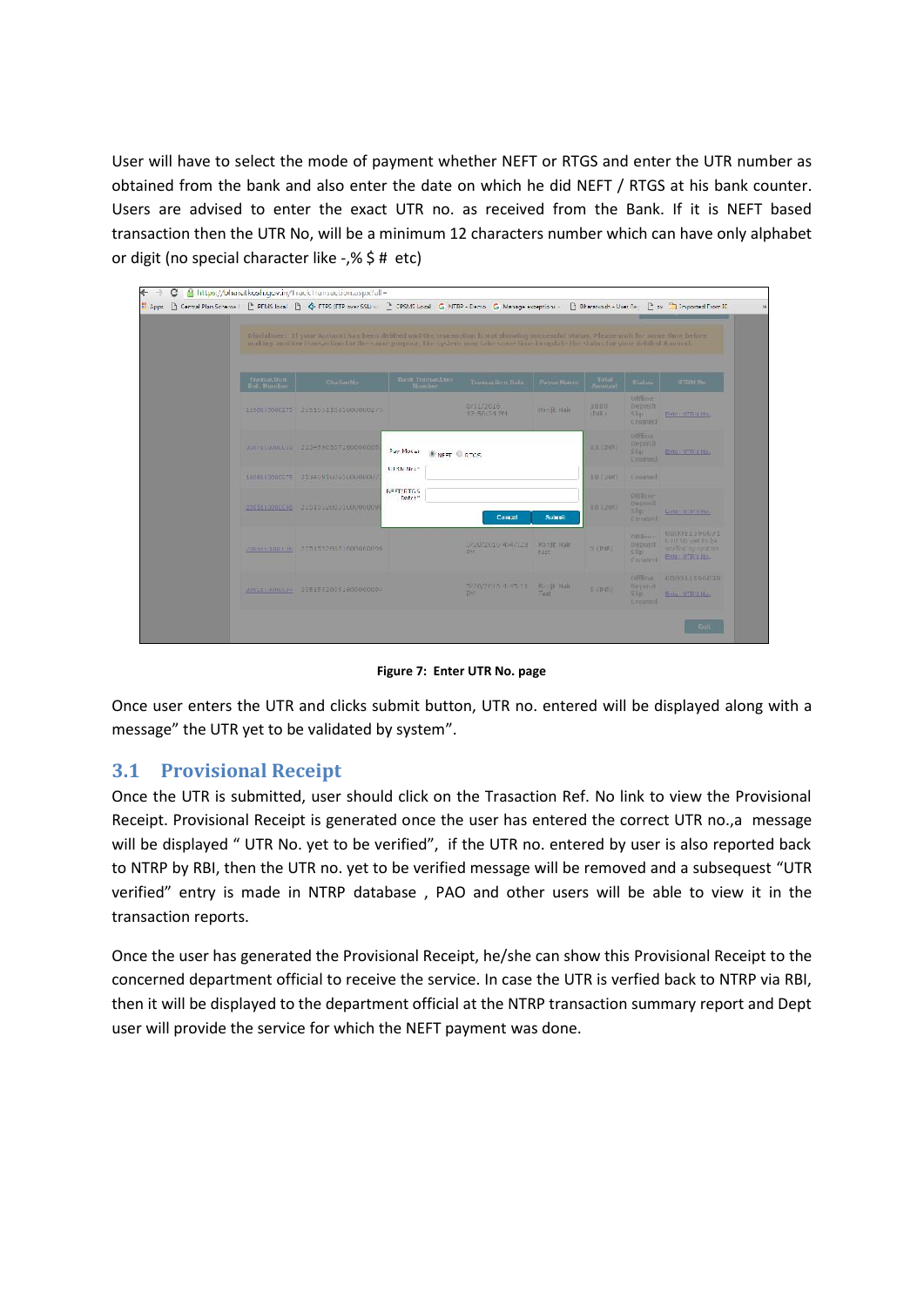| <b>Transaction</b><br><b>Ref. Number</b> | ChallanNu                           | <b>Bank Transaction</b><br><b>Number</b> | <b>Transaction Date</b>  | <b>Payee Name</b>   | Total<br><b>Amount</b> | <b>Status</b>                             | <b>UTRN No</b>                                                              |
|------------------------------------------|-------------------------------------|------------------------------------------|--------------------------|---------------------|------------------------|-------------------------------------------|-----------------------------------------------------------------------------|
| 1106150000275                            | 20515511081600000225                |                                          | 8/11/2016<br>12:50:34 PM | Ranjit Nair         | 2000<br>(INR)          | Offline-<br>Deposit<br>Slip<br>Created    | Enter UTRN No.                                                              |
|                                          | 0507150000051 213459050716000000051 |                                          | 7/5/2016<br>12:10:52 PM  | Ranjit Nair         | 12 (INK)               | Offline-<br>Deposit<br>$S$ lip<br>Created | Enter LTRN No.                                                              |
| 1606150000075                            | 21345916061600000075                |                                          | 6/16/2016<br>2:48:32 PM  |                     | 10 (INR)               | Created                                   |                                                                             |
| 2005150000098                            | 20515520051600000098                |                                          | 5/20/2016<br>4:50:30 PM  | Ranjit Nair<br>TEST | 10 (JVR)               | Offline-<br>Deposit<br>Slip<br>Created    | 123456/8910110<br>LITR No yell to be<br>verfied by system<br>Inter LIRN No. |
| 2005150000096                            | 20515520051600000096                |                                          | 5/20/2016<br>4:47:23 PM  | Ranjit Nair<br>test | $D$ (LNR)              | Uffline-<br>Denosit<br>Slip<br>Created    | 000011596071<br>LITR No yet in her<br>verfied by system<br>Inter LIBN No.   |
| 2005150000004                            | 20515520051600000094                |                                          | 5/20/2016<br>4:45:11 PM  | Ranjil Nair<br>lest | $5$ ( $fNR$ )          | offline<br>Deposit<br>Slip<br>Created     | 000011596029<br>Enter UTRN No.                                              |
|                                          |                                     |                                          |                          |                     |                        |                                           | <b>Quit</b>                                                                 |

**Figure 8: Click Transaction Ref. link to view details**

| E Apps [" Central Plan Scheme [   TFMS local [ ] < FTPS (FTP over SSL) v: [ ] CPSMS Local G NTRP Demo G Manage exceptions |                               |           |                                     |                        |                               |                                                                       | Sharatkosh User Res 3 zx 3 Imported From IE |                         |
|---------------------------------------------------------------------------------------------------------------------------|-------------------------------|-----------|-------------------------------------|------------------------|-------------------------------|-----------------------------------------------------------------------|---------------------------------------------|-------------------------|
|                                                                                                                           | Depositor Transaction Details |           |                                     |                        |                               |                                                                       |                                             |                         |
|                                                                                                                           | Name:                         |           | M/S. Raniil Nair Test               |                        | Mobile No.:                   | 7503753815                                                            |                                             | $\Delta$                |
|                                                                                                                           | Address Line 1:               |           | <b>UELHI</b>                        | Email:                 |                               |                                                                       | ranjitnair 91@vahoo.com                     |                         |
|                                                                                                                           | Address Line 2:               |           |                                     |                        | Aadhaar Number:               |                                                                       |                                             |                         |
|                                                                                                                           | District:                     |           | NEW DELHI                           |                        | <b>PAN Number:</b>            |                                                                       |                                             |                         |
|                                                                                                                           | State:                        |           | <b>DLLIIL</b>                       |                        | <b>IAN Number:</b>            |                                                                       |                                             |                         |
|                                                                                                                           | Pincode:                      |           |                                     |                        | <b>TIN Number:</b>            |                                                                       |                                             |                         |
|                                                                                                                           | <b>Payment status:</b>        |           | <b>Offline-Deposit Slip Created</b> |                        | Provisional Receipt           |                                                                       |                                             |                         |
|                                                                                                                           | <b>Bank Name:</b>             |           |                                     |                        |                               |                                                                       |                                             |                         |
|                                                                                                                           | <b>Augreuator Name:</b>       |           |                                     |                        |                               |                                                                       |                                             |                         |
|                                                                                                                           | <b>Channel Name:</b>          |           |                                     |                        |                               |                                                                       |                                             |                         |
|                                                                                                                           | <b>Response Bank Name:</b>    |           |                                     |                        |                               |                                                                       |                                             |                         |
| $\overline{2}$                                                                                                            | <b>Response Channel Name:</b> |           |                                     |                        |                               |                                                                       |                                             |                         |
|                                                                                                                           | <b>Deposit Details</b>        |           |                                     |                        |                               |                                                                       |                                             |                         |
|                                                                                                                           | Purpose                       | Amount    | Ministry                            | <b>Functional Head</b> | <b>DDO Name</b>               | PAOName                                                               | Payment<br>Frequency/Period                 | <b>Document</b><br>List |
| 2                                                                                                                         | WHISAIIA<br>payments          | $5$ (INR) | TELECOMMUNICATIONS 127500103050200  |                        | DIX), 50 (Cash),<br>Now Do hi | CONTROLLER OF<br>COMMUNICATION<br>ACCOUNTS, PAD<br><b>HEADOUARTER</b> |                                             | $\overline{\mathbf{v}}$ |

**Figure 9: Transaction details page**